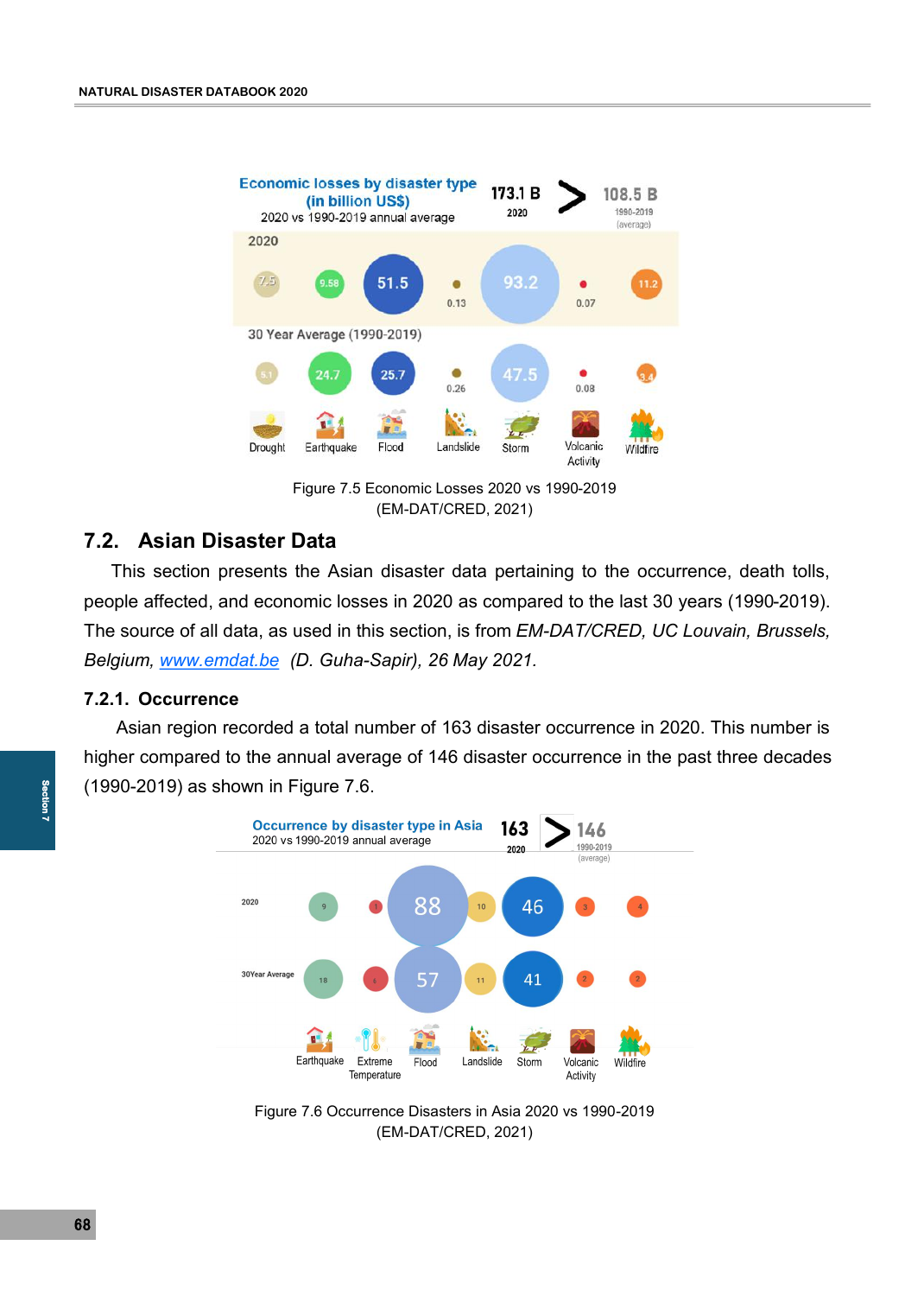Similar to the global trend, flood and storm show the highest number of occurrences in 2020 as well as during the last 30 years in Asia. These disasters mostly occurred in Indonesia, China, Vietnam, India, Turkey, Philippines, Iran, Afghanistan, and Pakistan (Figure 7.7).



Figure 7.7 Top 10 Countries of Disaster Occurrence 2020 (EM-DAT/CRED, 2021)

## **7.2.2. Deaths**

In Asia, the total number of deaths from disasters (excluding deaths from COVID-19) in 2020 is 6,042. This number is lesser compared to the annual average of 38,398 deaths from disasters in the last three decades (Figure 7.8).



Figure 7.8 Number of Deaths in Asia 2020 vs 1990-2019 (EM-DAT/CRED, 2021)